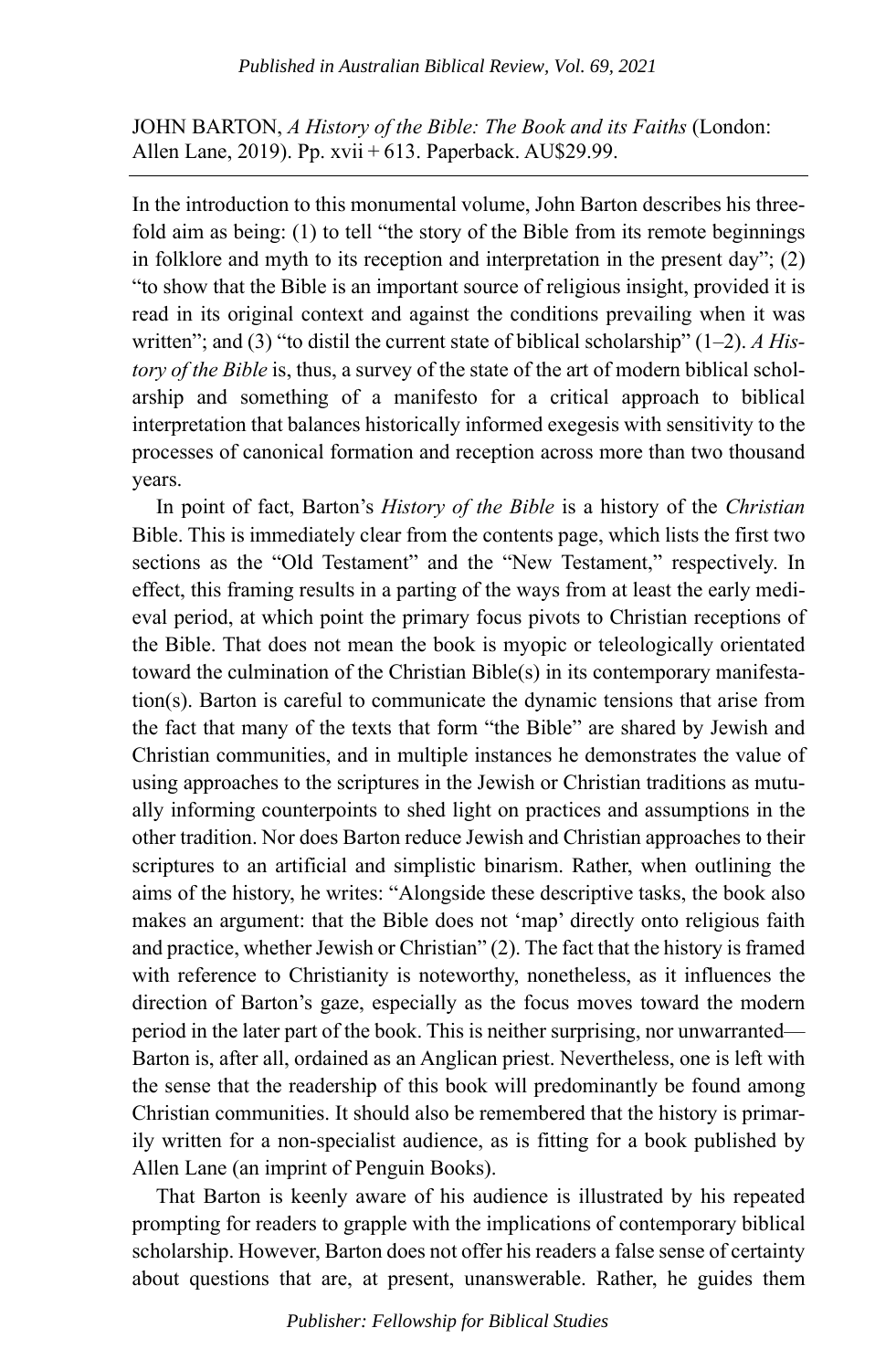through the most prominent debates, leaving them with a sense that they grasp both the problem and what is at stake. When concluding his discussion of the synoptic question in Chapter 8, for example, Barton remarks: "If all this gives the impression that we know less for certain about the Synoptic Gospels than we should like, that is no more than the truth. Despite centuries of research, they remain an enigma, and those who revere them should be aware of how much we do not know about their composition." The gentleness of such insistence is evident, but it will doubtless seem dogmatic to some who are not inclined toward historical critical approaches.

For those who already have a grounding in modern biblical criticism, reading *A History of the Bible* feels like sitting at the feet of a trusted teacher. John Barton is, of course, well known as the author of multiple books which are designed (and used) to introduce students to the contours of biblical criticism. What sets *A History of the Bible* apart is its scope. Seldom does an author attempt to cover so much ground in a single volume. The advantage of this approach is the ability to trace patterns along a *longue durée*, but it also means there is a flux between compression and dilation as the focus shifts across topics and periods.

Following a brief introduction, which contextualises the Bible in terms of its relevance for modern (primarily Western) audiences, the book is divided into four parts. Parts 1 and 2 survey the literature of "Old Testament" and "New Testament," respectively. Part 1 is divided into five chapters: "Ancient Israel, History and Language"; "Hebrew Narrative"; "Law and Wisdom"; "Prophecy"; and "Poems and Psalms." Part 2 contains three chapters: "Christian beginnings"; "Letters"; and "Gospels." In Part 3 the focus turns to processes of canonisation with four chapters: "From Books to Scripture"; "Christians and Their Books"; "Official and Unofficial Texts"; and "Biblical Manuscripts." In Part 4 the principal focus shifts from texts to their interpretation, with chapters on: "The Theme of the Bible"; "Rabbis and Church Fathers"; "The Middle Ages"; "The Reformation and Its Readings"; "Since the Enlightenment"; and "Translating the Bible." A concluding chapter is dedicated to "The Bible and Faith."

On the whole, *A History of the Bible* charts a middle course which is generally representative of modern (European and North American) biblical studies, albeit with a subtle foregrounding of scholarship from the United Kingdom, especially in Part 2. Few would seriously question the accentuation points Barton has chosen to emphasise, and it would be somewhat churlish to list apparent blindspots in what is already a vast project. There are, however, some notable omissions, not least of which is the turn to postcolonial and contextual hermeneutics in the 20th century and the legacy of the Bible's instrumentalization in—and against—non-European societies during the age of empire and beyond.

Although many of the topics covered in *A History of The Bible* will be moreor-less familiar to readers of ABR, the book contains much food for thought and its broad scope offers a refreshing opportunity to look beyond the usual confines